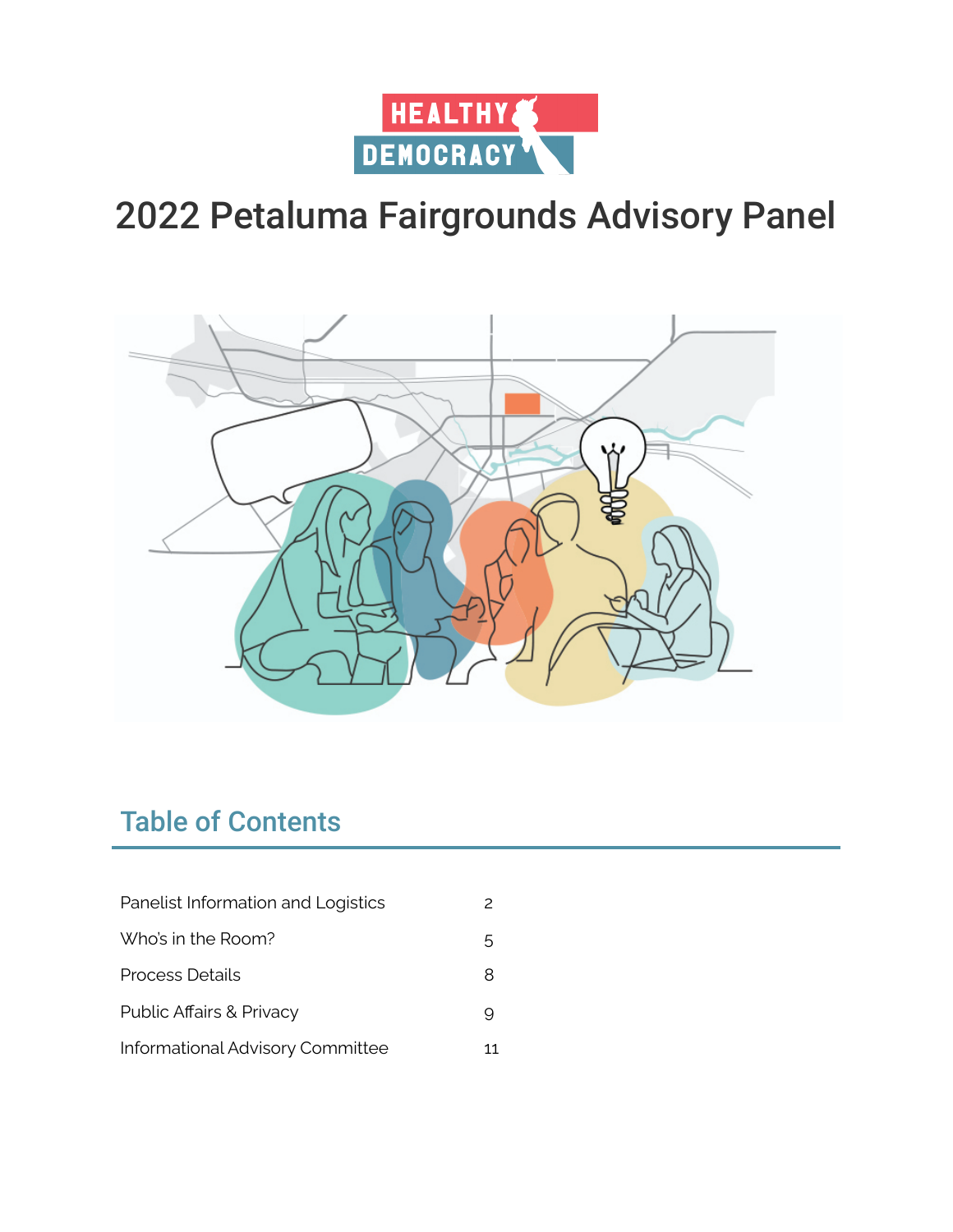



**Welcome to the 2022 Petaluma Fairgrounds Advisory Panel!** We are very excited to have you on board, and we sincerely hope you'll find this experience to be unique, meaningful, and enjoyable.

Lottery-Selected Panels are an innovative way of doing democracy – a process where people from all walks of life work together to make decisions about questions that affect their community. Their purpose is to provide decision makers with clear, useful, and well-researched guidance on complex questions.

# The Panel

You will serve as one of 36 Panelists – Petaluma residents from every corner of the city. You and your fellow Panelists were selected through a process that is anonymous and randomized, but also that selects a Panel representative of the community's demographics.

Because Panels reflect "a city in one room," their recommendations carry unusual weight. You and your fellow Panelists will write three reports that help to answer the question,

#### **"How might we use the City's fairgrounds property to create the experiences, activities, resources, and places that our community needs and desires now and for the foreseeable future?"**

You will present your recommendations directly to the City Council and Fair Board at the conclusion of your final day of service (July 11).

# Panelist Information and Logistics

### When

As a reminder, please be sure to mark these dates on your calendar! All sessions will take place from **9 a.m. to 4:30 p.m**. Please plan to arrive approximately 10-15 minutes early to get settled and ready to begin promptly each day. Please allow an extra 15 minutes if you need to test for Covid-19 beforehand.

- May 13 (Friday)
- May 14 (Saturday)
- May 15 (Sunday)
- June 4 (Saturday)
- June 17 (Friday)
- June 18 (Saturday)
- June 19 (Sunday)
- July 2 (Saturday)
- July 8 (Friday)
- July 9 (Saturday)
- July 10 (Sunday)
- July 11 (Monday)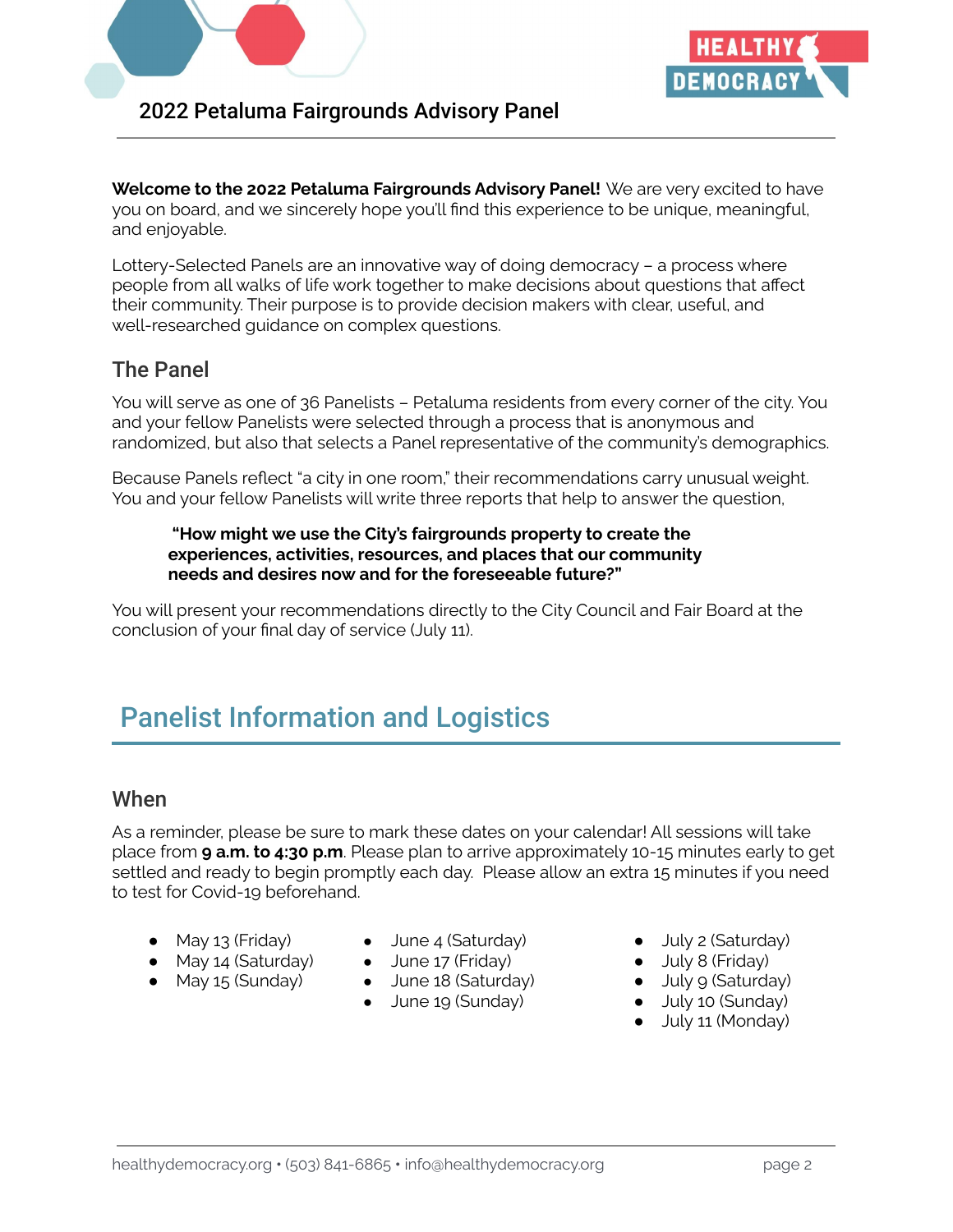



In addition, there will be additional sessions later in 2022 that you as Panelists will schedule based on your availability.

We highly encourage Panelists to attend ALL sessions of the Panel. You will cover a lot of information each day and each session flows into another. It is very hard to make up sessions that you miss. That said, please do get in touch with us if a personal or family emergency arises – we will try to make accommodations.

### **Where**

#### **May 12, 13, 14**

Petaluma Community Center Meeting Room 320 N. McDowell Blvd., Petaluma, CA 94954

### **June 4, 17, 18, 19**

Petaluma Community Center Assembly Room 320 N. McDowell Blvd., Petaluma, CA 94954

#### **July 2, 8, 9, 10, 11**

Santa Rosa Junior College, Petaluma Campus Building 500 – Mike Smith Hall Room 114 – Student Success & Engagement Center 680 Sonoma Mountain Pkwy., Petaluma, CA 94954

Maps for Petaluma Community Center and the Santa Rosa Junior College are included in the appendix of this packet.

### **Travel**

If you need assistance with transportation to any of the events, please contact Grace Taylor at [grace@healthydemocracy.org.](mailto:grace@healthydemocracy.org) Healthy Democracy can reimburse costs for bus fares, mileage, and parking up to \$5 per Panelist per day. The rate for mileage reimbursement is 58.5 cents per mile.

### Meals

Each day, morning coffee with a light snack and a full lunch will be provided to Panelists. (Not available to the public or other guests.)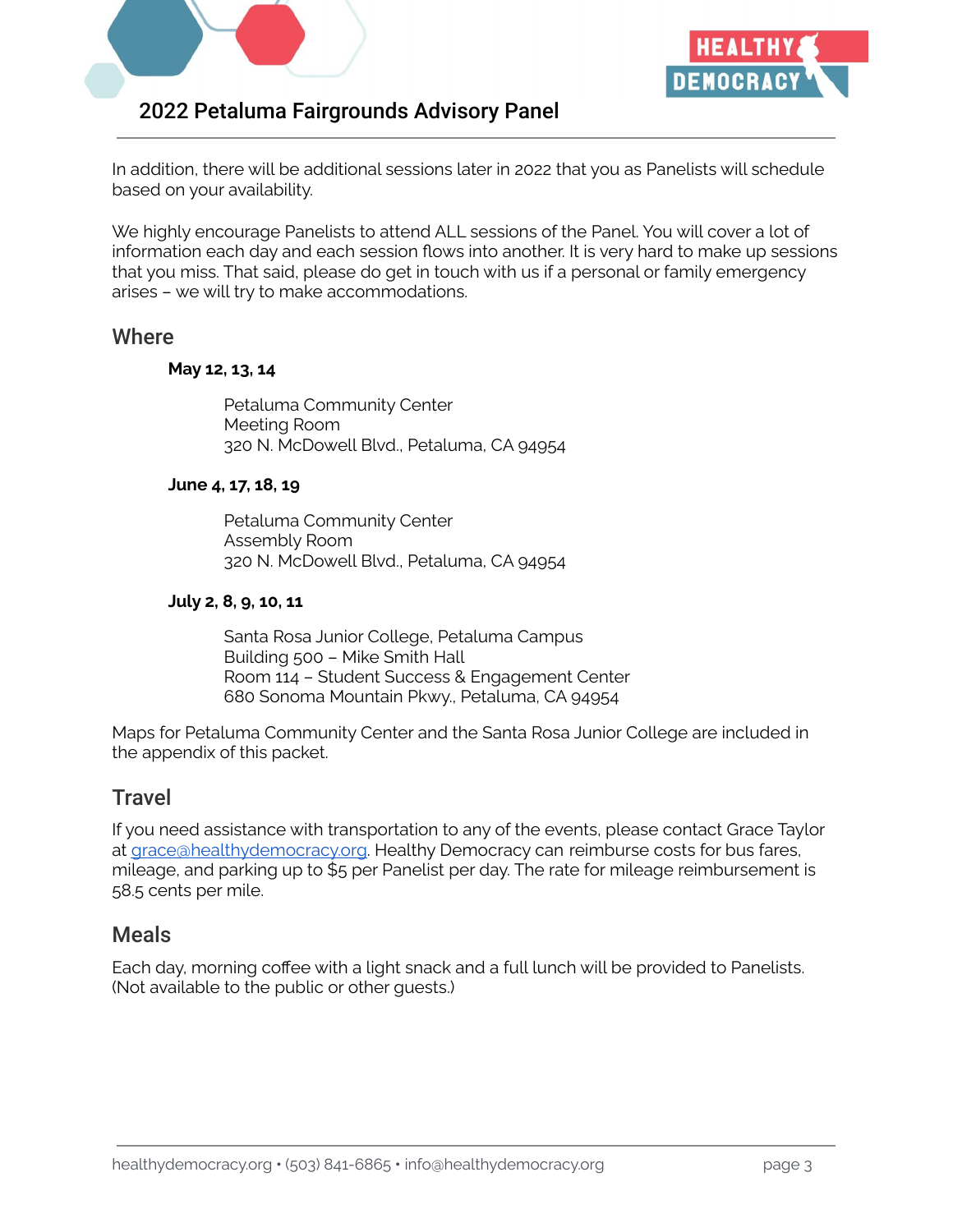



# Child Care / Adult Care

In order to make this experience as accessible as possible, Healthy Democracy will provide reimbursements for those panelists who require care for their children while they are away, or for adult relatives who are under their direct care.

Please either complete the Child Care / Adult Care Reimbursement Form, or provide a receipt that includes care dates and care rate to Grace Taylor. All requests must be submitted within 30 days of the date of service.

Healthy Democracy will reimburse you up to \$20 per hour for child care or adult care expenses, for the hours the Panel is in session. Reimbursement will be provided by check, within 14 days of receipt.

# Service Animals

Service animals are allowed at the Panel with prior notice. No pets will be allowed.

# **Stipends**

Panelist stipend checks will be issued within 7 days following each weekend of the Panel. The stipend for each full day you participate in the Panel will be \$150. No partial stipends will be issued. Participation on the Panel is voluntary and does not constitute an employment relationship with Healthy Democracy. Stipends received through this program are taxable income and will be reported to the IRS annually, but no taxes will be withheld.

### **If you have any logistics questions, please feel free to contact Grace Taylor directly by email at grace@healthydemocracy.org or by phone at (707) 789-1099.**

# Covid Protocols

All Panelists will be required to show either proof of vaccination (defined as all eligible doses, including boosters) OR daily negative test results to participate on the Panel. Panelists who choose to demonstrate proof of negative test results can choose from one of the following testing options:

- 1. Two rapid tests taken immediately before the first day of each weekend and daily negative tests before each subsequent day.
- 2. A PCR test taken 1-3 days prior to the first day of each weekend and daily negative tests on subsequent days.

Rapid tests will be provided on site beginning at 8 a.m. each day. For each rapid test required, please arrive at least 15-20 minutes before the 9 a.m. start time to ensure your results can be read in time to begin. For PCR testing resources, please visit Sonoma County's testing resources page: [Covid-19](https://socoemergency.org/emergency/novel-coronavirus/testing-and-tracing/) Testing in Sonoma County.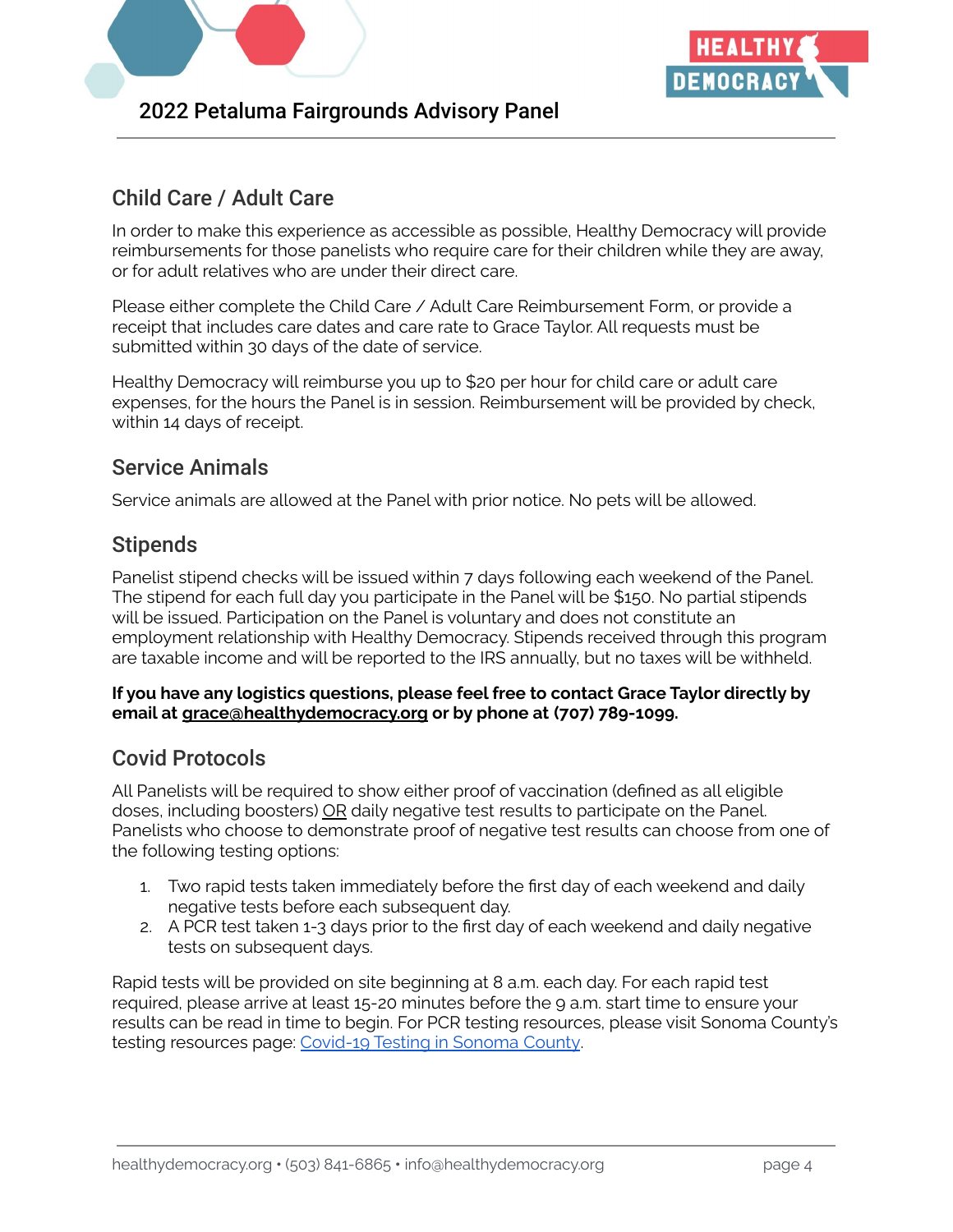



In addition to these protocols, we will need to comply with any Covid rules for the venues where we will hold meetings. The Covid policy for the Santa Rosa Junior [College](https://covid.santarosa.edu/vaccine-requirement-visitors), for example, requires masks at all times for all indoor activities regardless of vaccination status or test results.

We will work with each of you to help ensure this Panel can meet safely in-person for the duration of the project. Thanks in advance for your cooperation and understanding.

# Who's in the Room?

# **Panelists**

That's you! You and your fellow Panelists represent a cross-section of all Petaluma residents aged 16 and over.

## Process Advisors

The Process Advisors will explain each step of the process as it happens, and ensure that it runs smoothly and remains fair to everyone. They will respond to all questions about how or why the process is organized.



**Linn Davis** Program Co-Director Healthy Democracy



**Alex Renirie** Program Co-Director Healthy Democracy

## **Moderators**

Six moderators will help guide you through the process and encourage respectful exchange. They are independent, professional, and dedicated to ensuring that the process is fair and inclusive.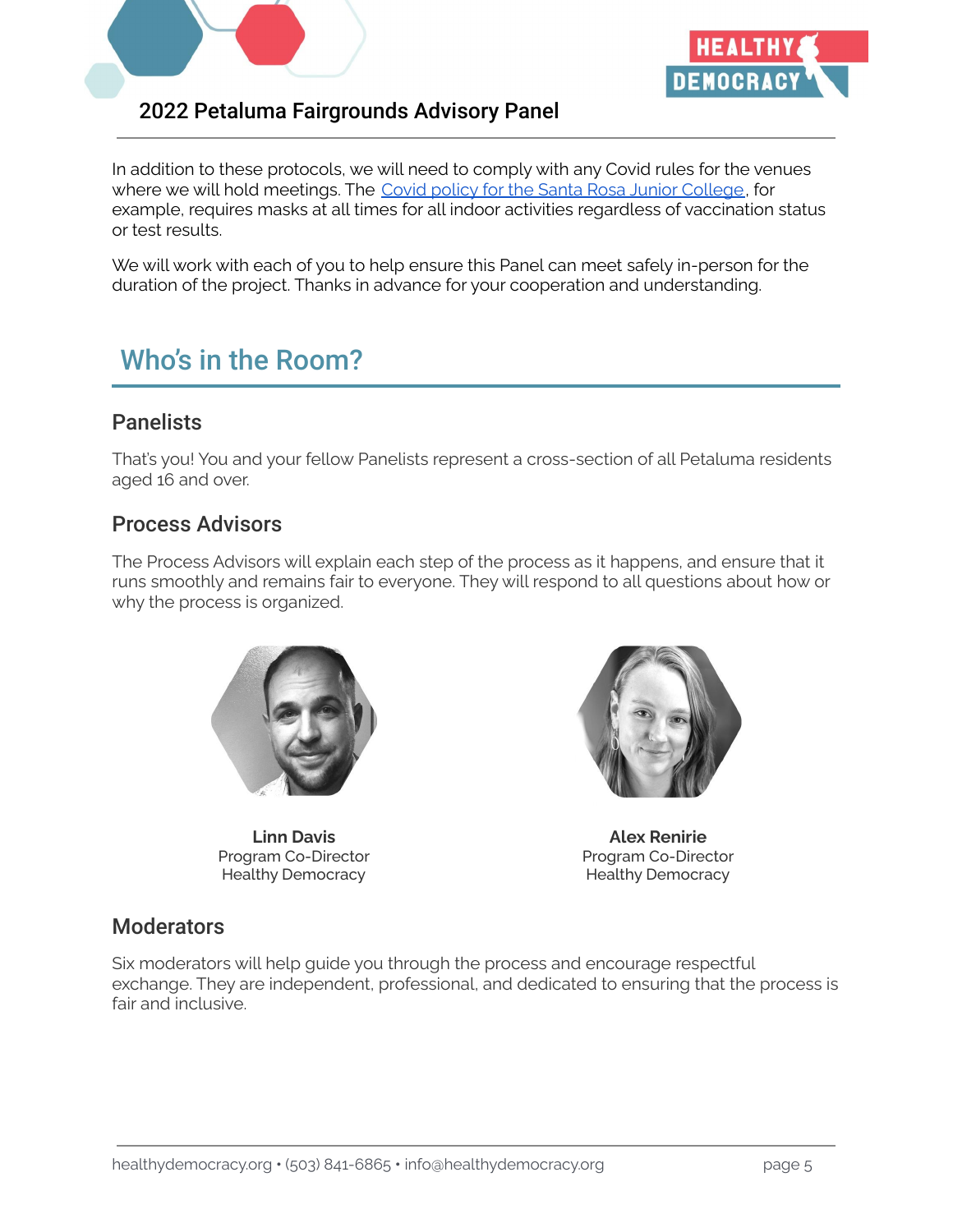



## Meet our moderator team:





Jill White Suzanne (Susie) **Carlton** 



Mario Castillo Carly Devlin









Dory Escobar Ana Horta Payton Silket Daniel Yamshon

# Other Project Staff

There are several other project staff in the back of the room. They are here to answer questions, ensure visitors are welcomed, coordinate with presenters, manage logistics, and – most importantly – support you to feel welcome and comfortable every step of the way!



**Grace Taylor** Operations Director Healthy Democracy



**Kacey Bull** Director of Outreach & Communications Healthy Democracy

**Phil Ybarrolaza** Technology and Logistics Assistant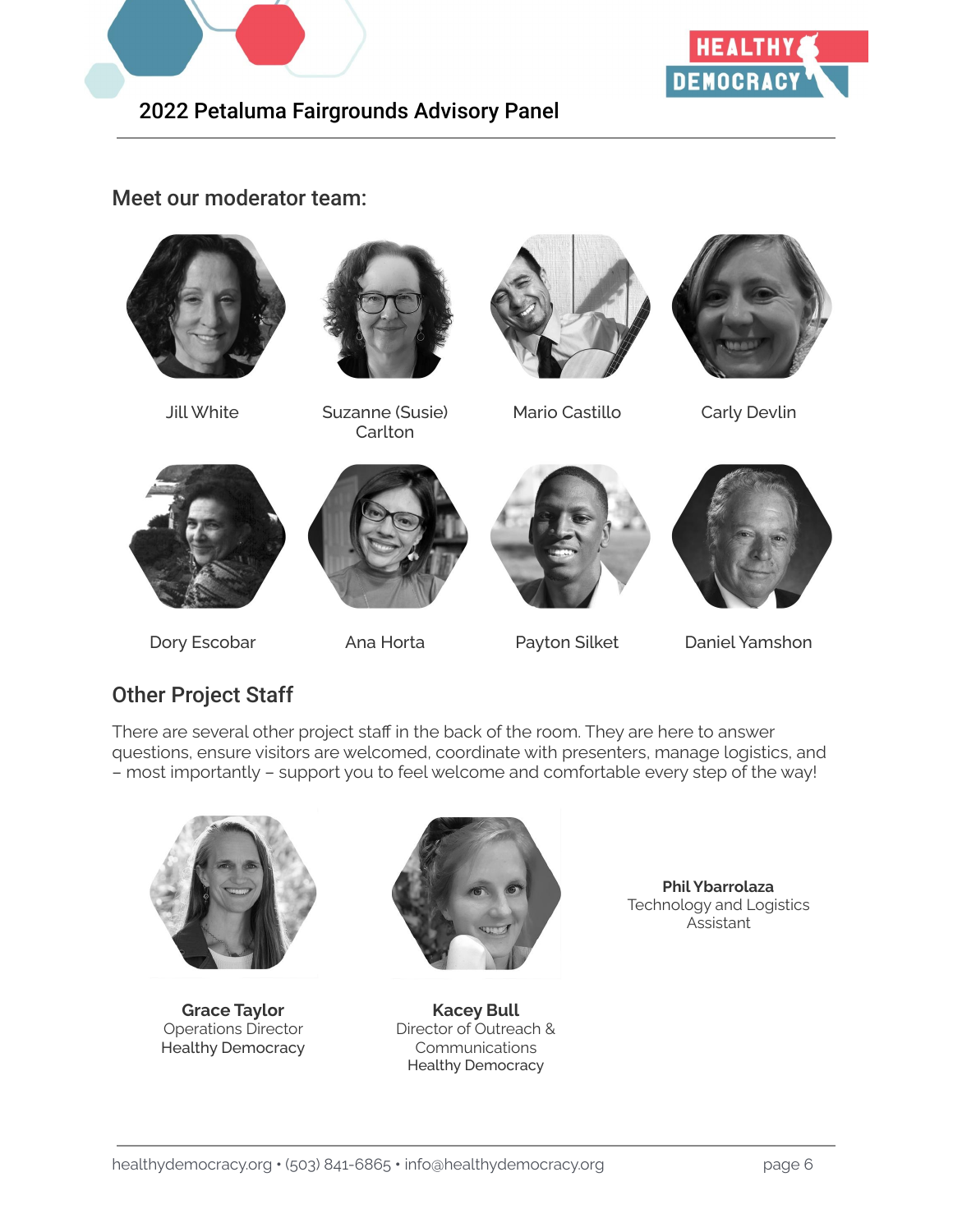



# Interpreters

You will be working with a team of Spanish language interpreters throughout the Panel's proceedings. They will interpret all large and small group sessions into Spanish and English. Interpretation services will be provided by Ditto Interpreters, Petaluma, CA.

# **Researchers**

Independent evaluation of these processes is vital to both their credibility and their continued improvement. Therefore, we are happy to host third-party researchers from several universities, who will be conducting surveys and observations of the Panel's work in accordance with their research on unique processes such as this one.

## **Presenters**

Many presenters will provide you with information during this process. Presenters have a wide range of information to share with you about the topic at hand. All presenters you hear from have been recommended by a balanced stakeholder committee (the Informational Advisory Committee) or chosen by you, the Panel.

### **Observers**

The public is invited to observe the process at any time, but they may not participate. They have been instructed to remain silent and to sit "behind the line" in the public gallery, so they do not disturb you or attempt to influence the Panel's work. When you are in small groups, members of the public will not be able to hear your discussions. If a family member or friend visits you during the Panel Sessions, you are welcome to visit with them during breaks or lunch.

## Media

Since this is a public meeting, members of the press are welcome to view the proceedings at any time. However, Panelists are never required to speak to the media. If you need any assistance in dealing with members of the press who are present, please direct them to Kacey Bull, Healthy Democracy's Communications Director.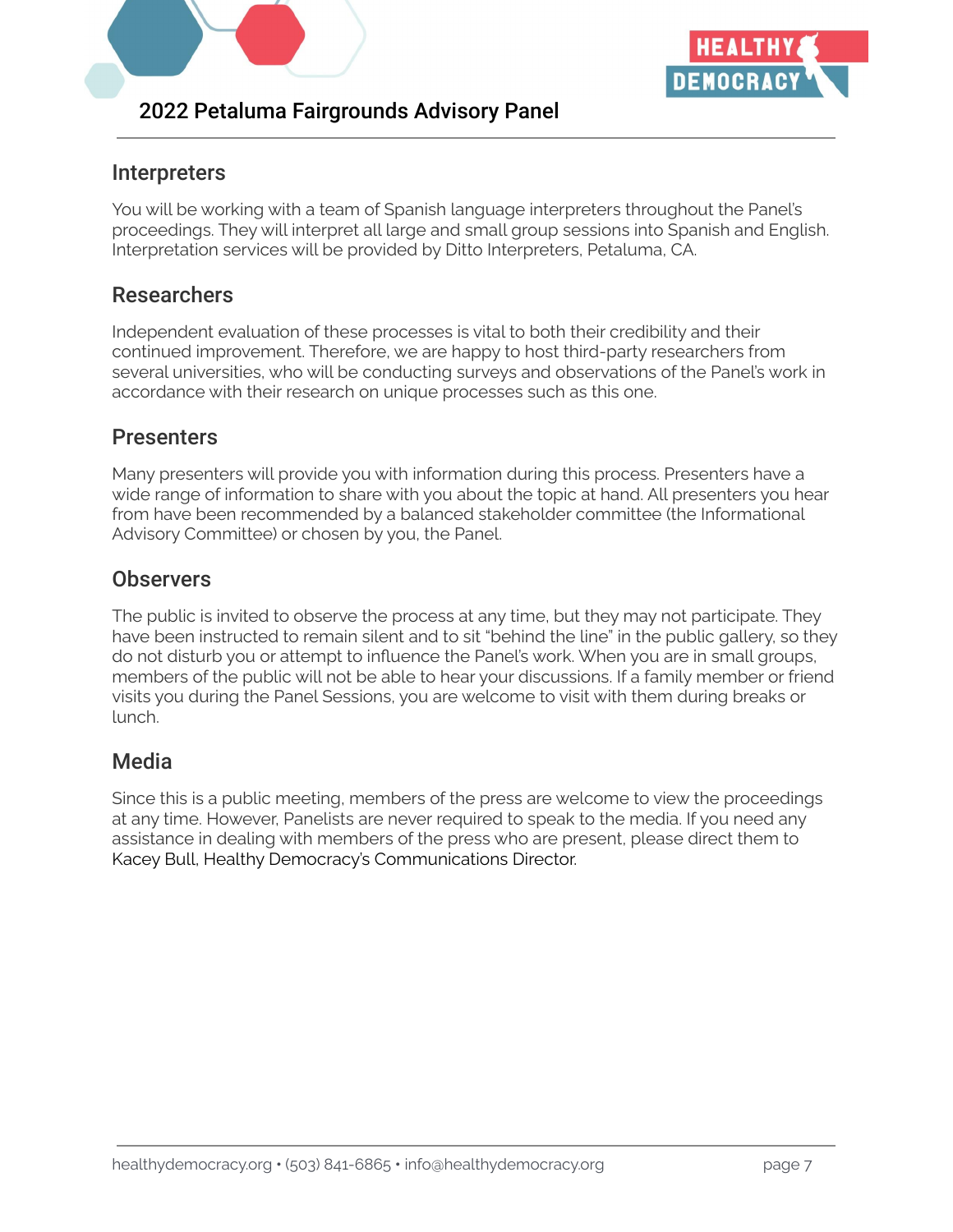



# Process Details

# Panelist Conduct

This is a group process. You will spend a lot of time together examining tough issues, and you may find that you do not always agree. It is critical that we demonstrate to one another that we are here to listen and learn, and to do that we must show respect to one another throughout the process. That said, please follow these basic guidelines:

- **Use respectful body language.** Please use respectful body language toward everyone. Match your body language with your intent of listening and learning. Be aware that eye rolling, crossing arms, or turning away from someone while they are speaking may send a disrespectful message.
- **Use respectful verbal language.** Do not use language that disrespects anyone's religion, culture, racial identity, appearance, gender, sexual orientation, etc.
- **Minimize distracting behavior.** Whenever possible, please keep electronic devices turned off and packed away. Out of respect for your fellow Panelists, save any potentially distracting behaviors for break times. Refrain from interacting with observers in the audience during the process.
- **Attend all sessions and be attentive.** Your fellow Panelists are depending on you to hear the information presented and be present in discussions. There will be an hour-long lunch and two other breaks each day. However, do take care of yourself, if you have any personal needs or emergencies that can't wait till break time – and let staff know if we can help.

During your first day together, you and your fellow Panelists will create additional agreements about how you want to interact with each other. The guidelines above are only a starting place – you can decide exactly what commitments you make to each other as a group!

## Language Services

Simultaneous interpretation is available for all Panelists. All written materials received or created by the Panel will be available in both English and Spanish. Out of consideration for our interpretation team and your fellow Panelists, please remember to speak at a reasonable speed and be attentive to other requests related to language access.

During the process, you will be using specialized interpretation equipment that allows you to "tune in" to your preferred language on a personal device. We ask that everyone practice patience and flexibility, as this will be many people's first time using the equipment and participating in a multilingual process.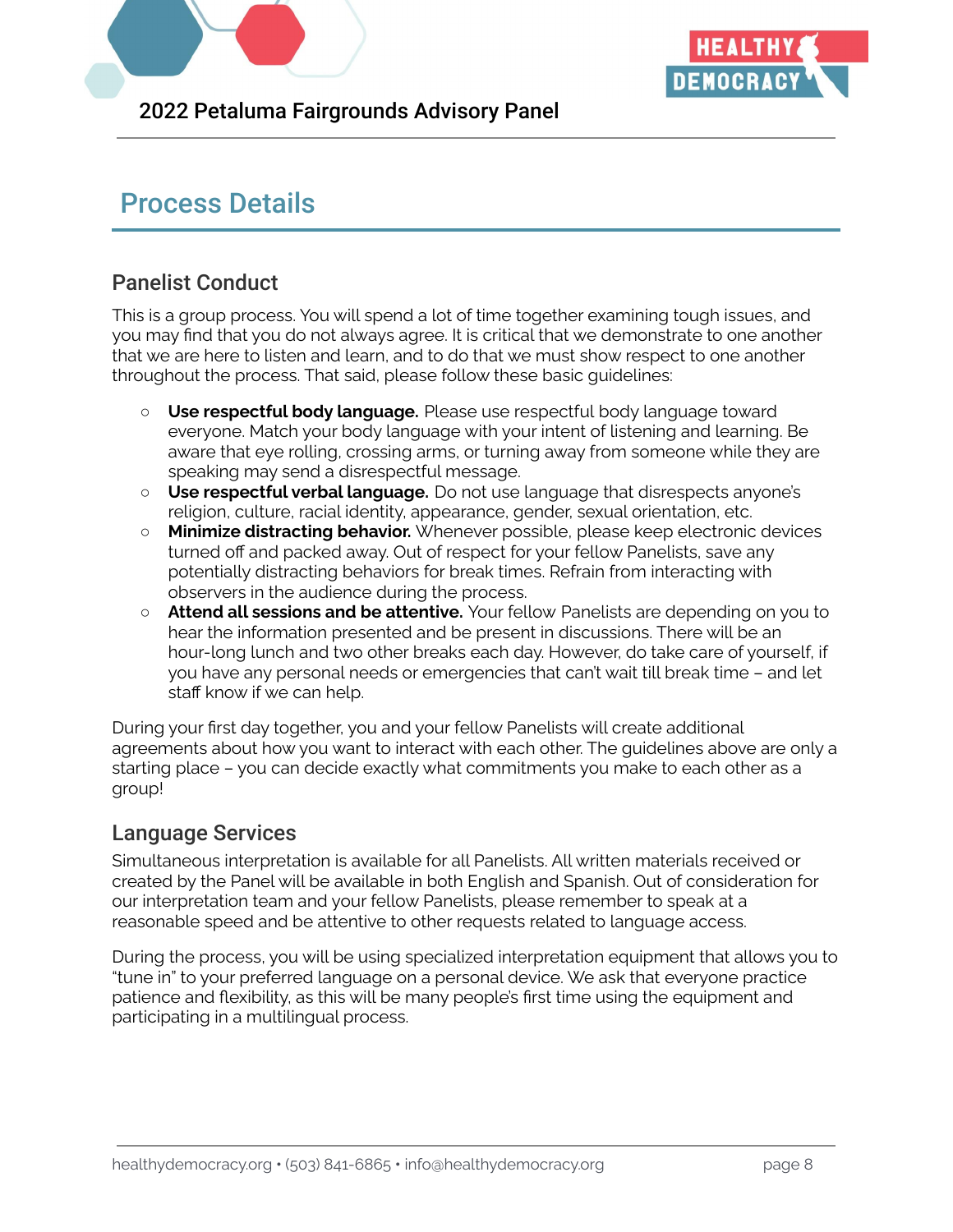



# Independent Evaluation

Panels are always independently evaluated. The design of this Panel builds on over a decade of academic research on Healthy Democracy's Lottery-Selected Panel programs – and over a decade of Panelist feedback, as well. Our processes are diligently designed and redesigned – to identify and remove bias, to take advantage of every minute, and to foster an atmosphere of camaraderie among Panelists. This process will be no different. Outside researchers not connected with or paid by Healthy Democracy will observe parts of this process, survey Panelists, and provide feedback to staff about how we can improve.

# Conflict Resolution

We hope that most disputes can be resolved within the Panel itself, or in conversation with process staff. If you would like to raise a concern or need help resolving a conflict, please approach a member of staff so we can address it as quickly as possible. If a process dispute is raised that cannot be resolved easily, it will be referred to the Panelist Process Committee (you'll hear more about this soon).

If the Process Committee does not find a solution or prefers not to get involved, the dispute will then be referred to a group of project partners and stakeholders. This group includes two representatives from each of the following groups: HD staff, the City, the Panel Process Committee, and the Informational Advisory Committee. If the conflict or concern reaches this group, they will make a final decision by supermajority.

# Public Affairs & Privacy

## Public Visitors

The 2022 Petaluma Fairgrounds Advisory Panel is free and open to the public. Members of the public are encouraged to stop by the event and sit in the visitor's gallery. Much like the visitor's gallery at a state legislature or in a courtroom, observers will be able to watch the Panel in action but won't be able to participate or interrupt the proceedings. Panelists will set specific rules for observer gallery behavior. The number of those allowed into the visitor gallery will be limited by the size of the room and Covid protocols.

# Talking to the Media

If a member of the media approaches you during the Panel, you are welcome to speak to them, or to direct them to contact a staff member. The project's media contact person is Kacey Bull, Healthy Democracy's Communications Director, but any staff member will be able to connect members to her.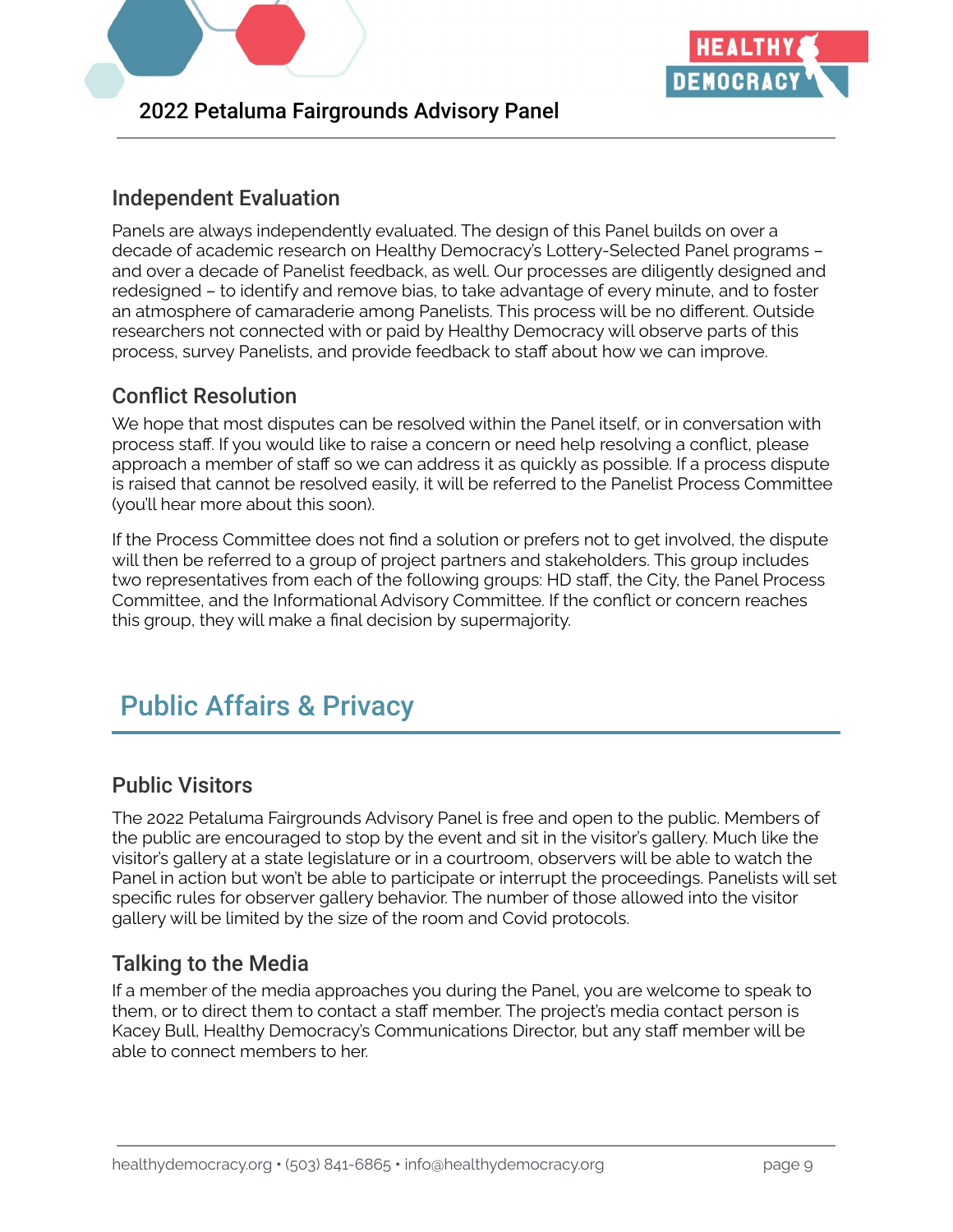



As we explained in our first invitation letter to you, your privacy is guaranteed for the duration of this process and beyond. Only first names will be used during the process, and we will not provide media members with a list of names or contact info, except with your specific written permission.

Never feel obligated to speak to any member of the media, but if you'd like to, here are a few tips we've learned over the years:

- Out of respect for your fellow Panelists, please only speak about your experience on the Panel, not on behalf of the whole Panel. Each Panelist has a different experience on the Panel; other Panelists will appreciate being able to share their own.
- Don't feel pressure to answer any questions on the spot. You can always ask a journalist to send you a list of questions and their deadline, so you can think about how you'd like to answer and answer in your own time.
- When speaking to a journalist, remember that anything you say can be printed, unless they agree to a different arrangement first. If you would like to say things "off the record" or "on background" – that is, not referring to you personally – then you and the journalist must agree to this before sharing the information. Just saying the words "off the record" doesn't guarantee this. So, if you'd like to not be personally identified, talk to the journalist about your wishes before each conversation or email exchange; if they agree, then move forward.

# Talking to Family, Friends, Presenters & Others in the Community

If you talk to others – friends, family, presenters, or others in the community – about the Panel's topic or its work outside of the formal Panel sessions, we ask that you share the discussions you have and anything you've learned with your fellow Panelists. It is important that the Panel is considering similar information in your work together and is having most of its discussions about this topic within its own process. However, outside perspectives can also be enlightening – so please share any insight you've gained from others during Panel discussions.

We take your privacy very seriously. Only first names are used during the process, and we will never share your full name, contact details, or any other info with anyone outside of Healthy Democracy staff without your specific written permission. This includes City staff and presenters. For more information, see our Transparency & Privacy Policy at [healthydemocracy.org/transparency](https://healthydemocracy.org/learning-center/transparency-privacy-policy/).

In addition, you are under no obligation to speak with anyone about anything related to the Panel. If someone approaches you or contacts you electronically, you may simply ignore them if you wish. Please report any unwanted contact or abusive behavior to any Healthy Democracy staff member. Your security and comfort is our top priority.

Finally, please be aware that if you contact any public official – whether they are a staff member or an elected/appointed official – any email you send will automatically become public record.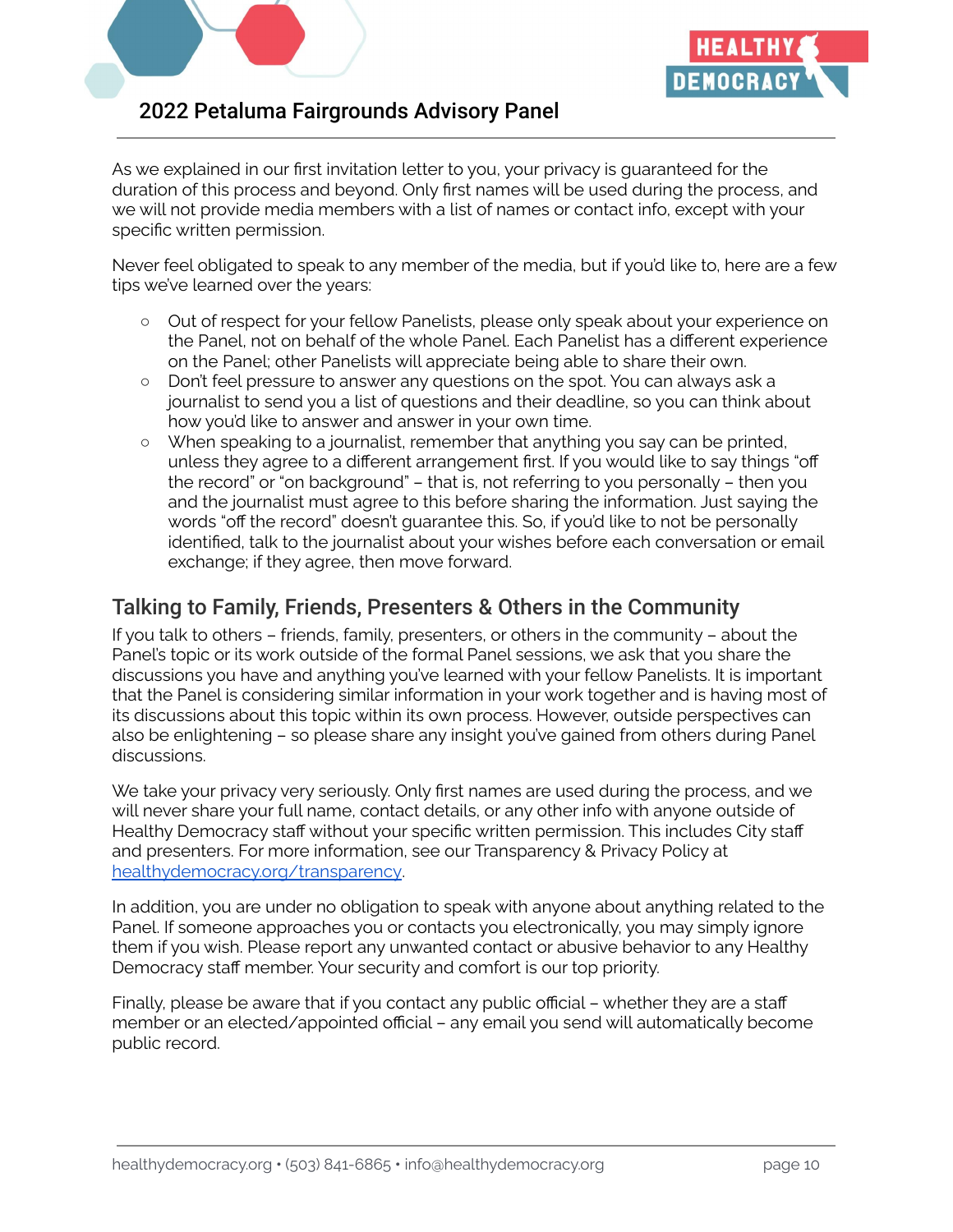



A future Freedom of Information Act (FoIA) request by a member of the public or media could reveal your name, contact info, and anything you've written. All emails, calls, or texts to Healthy Democracy staff, however, will be kept private and are not subject to public records requests, as we are a private nonprofit organization.

## Live Stream

This process is being live streamed to the internet, so that the process is transparent and accessible for all who may wish to view it. The live stream is also being recorded, so it can be viewed at a later time. Both the live stream and the recording can be accessed on Healthy Democracy's YouTube channel. (Go to: [youtube.com/healthydemocracyorg.](https://youtube.com/healthydemocracyorg))

Note that the live stream is only recording video of the very front of the room, where the moderators and presenters will be standing or sitting, as well as the screen behind them. The floor has been marked where one needs to stand in order to be recorded. So, if you don't want to be recorded, simply do not walk inside these lines on the floor. No part of the Panel, the small groups, or any of the rest of the room will ever be part of the live stream. However, you should be aware that the live stream may be on during breaks.

The live stream gets its audio directly from the microphones, which is one reason it is important that all Panelists always use a microphone when they wish to speak. If you're not near a microphone and you're not standing at the front of the room, neither your voice nor your image will be recorded.

# Informational Advisory Committee

The Informational Advisory Committee (IAC) is a balanced stakeholder group of 14 people, representing 12 categories of stakeholder interests in the community, plus the City of Petaluma and the 4th District Agricultural Association (Fair Board). Each of them has prepared statements to help introduce you to the many perspectives on the Fairgrounds topic. They have also selected a number of informational presenters who will speak to you about the topic during your first weekend together, as well as a menu of additional presenters that you, the Panel, will be able to call for additional presentations in your second and third sessions.